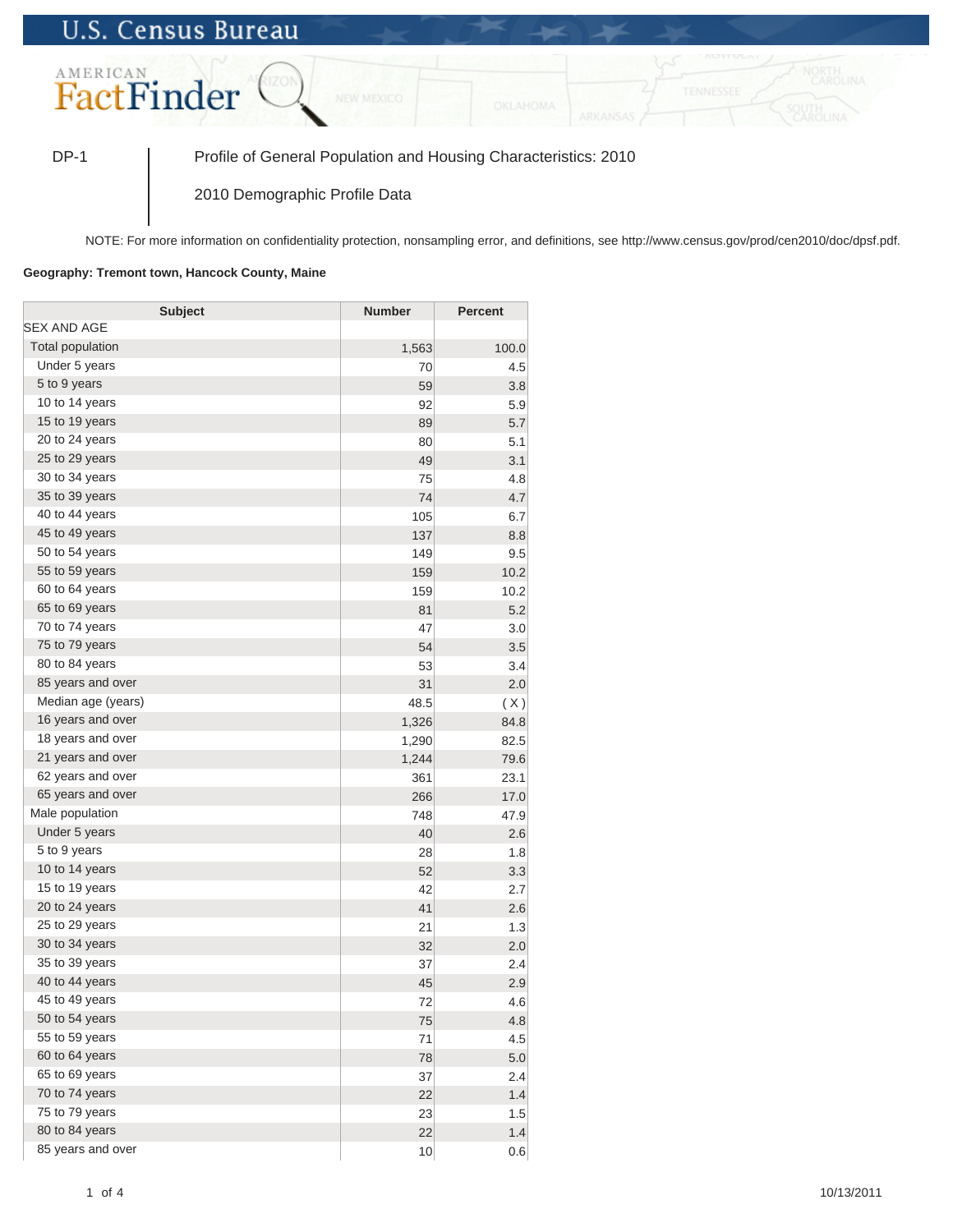| <b>Subject</b>                                      | <b>Number</b> | <b>Percent</b> |
|-----------------------------------------------------|---------------|----------------|
| Median age (years)                                  | 47.5          | (X)            |
| 16 years and over                                   | 620           | 39.7           |
| 18 years and over                                   | 603           | 38.6           |
| 21 years and over                                   | 582           | 37.2           |
| 62 years and over                                   | 164           | 10.5           |
| 65 years and over                                   | 114           | 7.3            |
| Female population                                   | 815           | 52.1           |
| Under 5 years                                       | 30            | 1.9            |
| 5 to 9 years                                        | 31            | 2.0            |
| 10 to 14 years                                      | 40            | 2.6            |
| 15 to 19 years                                      | 47            | 3.0            |
| 20 to 24 years                                      | 39            | 2.5            |
| 25 to 29 years                                      | 28            | 1.8            |
| 30 to 34 years                                      | 43            | 2.8            |
| 35 to 39 years                                      | 37            | 2.4            |
| 40 to 44 years                                      | 60            | 3.8            |
| 45 to 49 years                                      | 65            | 4.2            |
| 50 to 54 years                                      | 74            | 4.7            |
| 55 to 59 years                                      | 88            | 5.6            |
| 60 to 64 years                                      | 81            | 5.2            |
| 65 to 69 years                                      | 44            | 2.8            |
| 70 to 74 years                                      | 25            | 1.6            |
| 75 to 79 years                                      | 31            | 2.0            |
| 80 to 84 years                                      |               |                |
| 85 years and over                                   | 31            | 2.0            |
| Median age (years)                                  | 21            | 1.3            |
|                                                     | 49.2          | (X)            |
| 16 years and over                                   | 706           | 45.2           |
| 18 years and over                                   | 687           | 44.0           |
| 21 years and over                                   | 662           | 42.4           |
| 62 years and over                                   | 197           | 12.6           |
| 65 years and over                                   | 152           | 9.7            |
| <b>RACE</b>                                         |               |                |
| <b>Total population</b>                             | 1,563         | 100.0          |
| One Race                                            | 1,541         | 98.6           |
| White                                               | 1,521         | 97.3           |
| <b>Black or African American</b>                    | 9             | 0.6            |
| American Indian and Alaska Native                   | 3             | 0.2            |
| Asian                                               | 7             | 0.4            |
| Asian Indian                                        | 0             | 0.0            |
| Chinese                                             | 0             | 0.0            |
| Filipino                                            | 0             | 0.0            |
| Japanese                                            | 1             | 0.1            |
| Korean                                              | 4             | 0.3            |
| Vietnamese                                          | 1             | 0.1            |
| Other Asian [1]                                     | 1             | 0.1            |
| Native Hawaiian and Other Pacific Islander          | 0             | 0.0            |
| Native Hawaiian                                     | 0             | 0.0            |
| Guamanian or Chamorro                               | 0             | 0.0            |
| Samoan                                              | 0             | 0.0            |
| Other Pacific Islander [2]                          | 0             | 0.0            |
| Some Other Race                                     | 1             | 0.1            |
| Two or More Races                                   | 22            | 1.4            |
| White; American Indian and Alaska Native [3]        | 6             | 0.4            |
| White; Asian [3]                                    | 4             | 0.3            |
| White; Black or African American [3]                | 7             | 0.4            |
| White; Some Other Race [3]                          | 3             | 0.2            |
| Race alone or in combination with one or more other |               |                |
| races: [4]                                          |               |                |
| White                                               | 1,543         | 98.7           |
| <b>Black or African American</b>                    | 18            | 1.2            |
| American Indian and Alaska Native                   | 10            | 0.6            |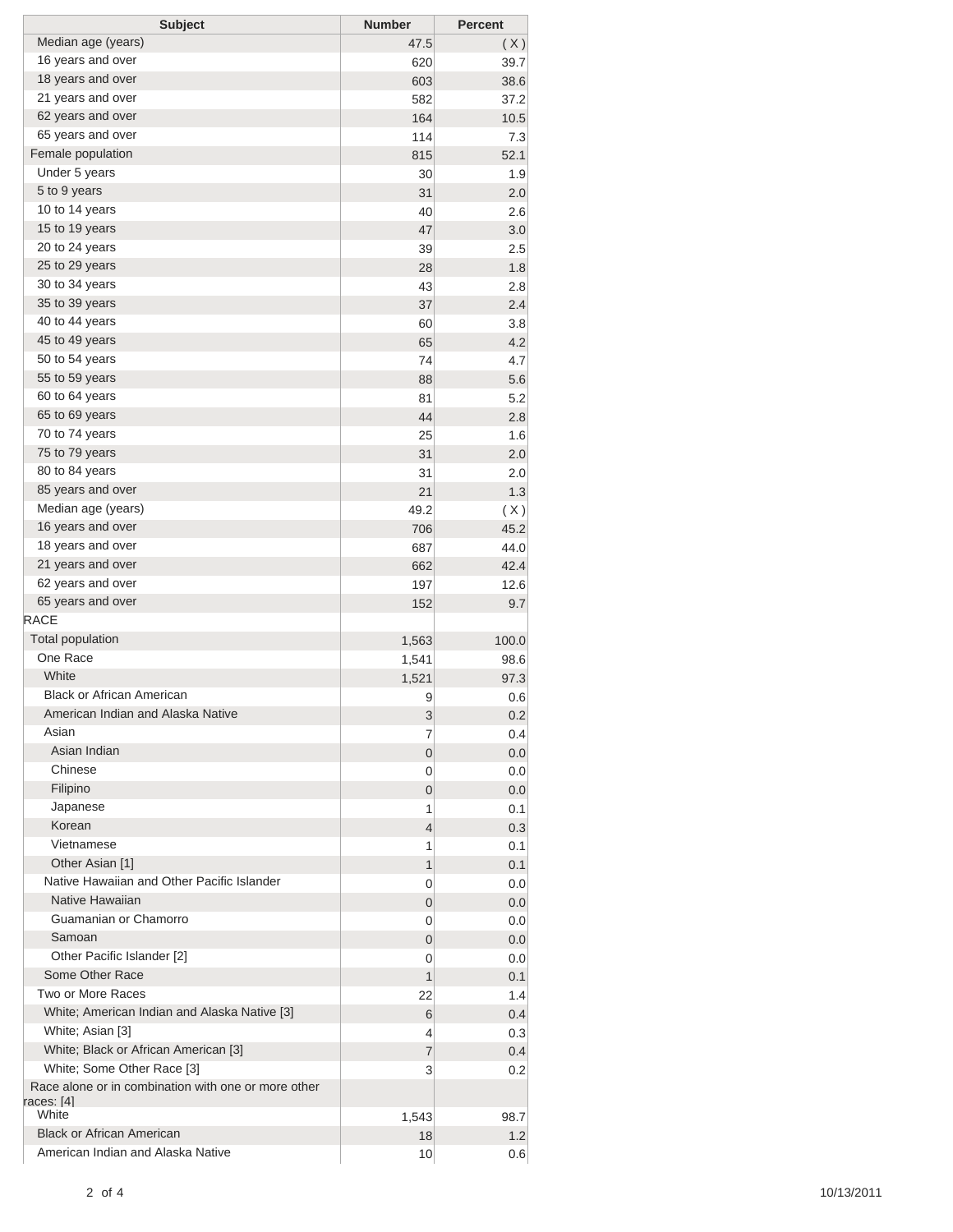| <b>Subject</b>                                   | <b>Number</b>       | <b>Percent</b> |
|--------------------------------------------------|---------------------|----------------|
| Asian                                            | 11                  | 0.7            |
| Native Hawaiian and Other Pacific Islander       | 0                   | 0.0            |
| Some Other Race                                  | 5                   | 0.3            |
| HISPANIC OR LATINO                               |                     |                |
| <b>Total population</b>                          | 1,563               | 100.0          |
| Hispanic or Latino (of any race)<br>Mexican      | 15                  | 1.0            |
| Puerto Rican                                     | 5<br>7              | 0.3            |
| Cuban                                            | $\overline{0}$      | 0.4<br>0.0     |
| Other Hispanic or Latino [5]                     | 3                   | 0.2            |
| Not Hispanic or Latino                           | 1,548               | 99.0           |
| HISPANIC OR LATINO AND RACE                      |                     |                |
| <b>Total population</b>                          | 1,563               | 100.0          |
| Hispanic or Latino                               | 15                  | 1.0            |
| White alone                                      | 9                   | 0.6            |
| Black or African American alone                  | 0                   | 0.0            |
| American Indian and Alaska Native alone          | $\overline{0}$      | 0.0            |
| Asian alone                                      | 0                   | 0.0            |
| Native Hawaiian and Other Pacific Islander alone | 0                   | 0.0            |
| Some Other Race alone                            | 1                   | 0.1            |
| Two or More Races                                | 5                   | 0.3            |
| Not Hispanic or Latino                           | 1,548               | 99.0           |
| White alone<br>Black or African American alone   | 1,512               | 96.7           |
| American Indian and Alaska Native alone          | 9                   | 0.6            |
| Asian alone                                      | 3                   | 0.2            |
| Native Hawaiian and Other Pacific Islander alone | 7<br>$\overline{0}$ | 0.4            |
| Some Other Race alone                            | 0                   | 0.0<br>0.0     |
| Two or More Races                                | 17                  | 1.1            |
| <b>RELATIONSHIP</b>                              |                     |                |
| Total population                                 | 1,563               | 100.0          |
| In households                                    | 1,563               | 100.0          |
| Householder                                      | 723                 | 46.3           |
| Spouse [6]                                       | 328                 | 21.0           |
| Child                                            | 327                 | 20.9           |
| Own child under 18 years                         | 243                 | 15.5           |
| Other relatives                                  | 63                  | 4.0            |
| Under 18 years                                   | 24                  | 1.5            |
| 65 years and over                                | 9                   | 0.6            |
| <b>Nonrelatives</b>                              | 122                 | 7.8            |
| Under 18 years                                   | 6                   | 0.4            |
| 65 years and over                                | 9                   | 0.6            |
| Unmarried partner                                | 86                  | 5.5            |
| In group quarters                                | 0                   | 0.0            |
| Institutionalized population<br>Male             | 0                   | 0.0            |
| Female                                           | 0                   | 0.0            |
| Noninstitutionalized population                  | 0                   | 0.0<br>0.0     |
| Male                                             | 0<br>0              | 0.0            |
| Female                                           | 0                   | 0.0            |
| HOUSEHOLDS BY TYPE                               |                     |                |
| <b>Total households</b>                          | 723                 | 100.0          |
| Family households (families) [7]                 | 440                 | 60.9           |
| With own children under 18 years                 | 153                 | 21.2           |
| Husband-wife family                              | 328                 | 45.4           |
| With own children under 18 years                 | 87                  | 12.0           |
| Male householder, no wife present                | 42                  | 5.8            |
| With own children under 18 years                 | 27                  | 3.7            |
| Female householder, no husband present           | 70                  | 9.7            |
| With own children under 18 years                 | 39                  | 5.4            |